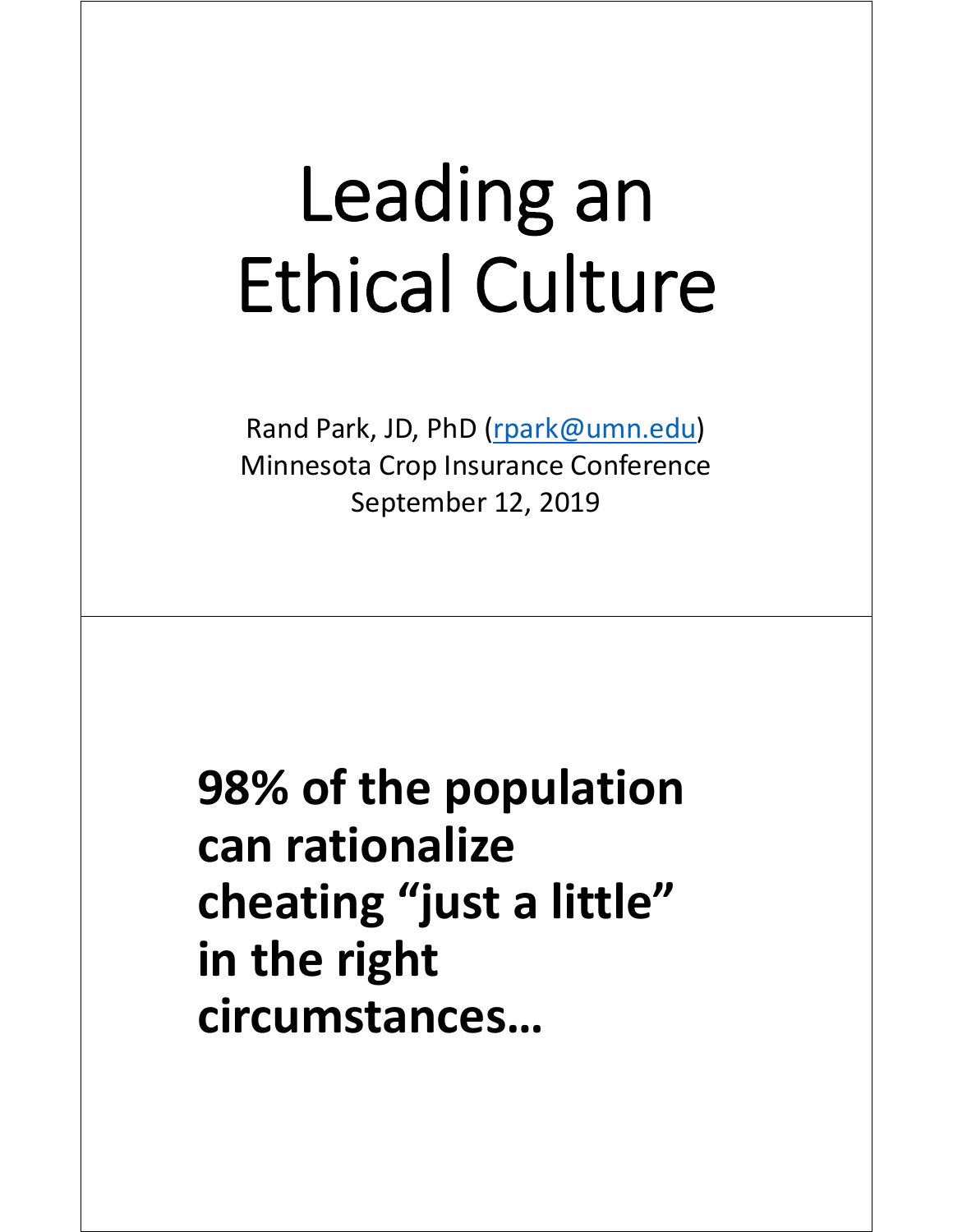## **"Psychological distance"**

**Distance between people**

**Distance from money**





**The greater the distance, the more likely we are to be dishonest**

# SMORC

**"Simple Model of Rational Crime"**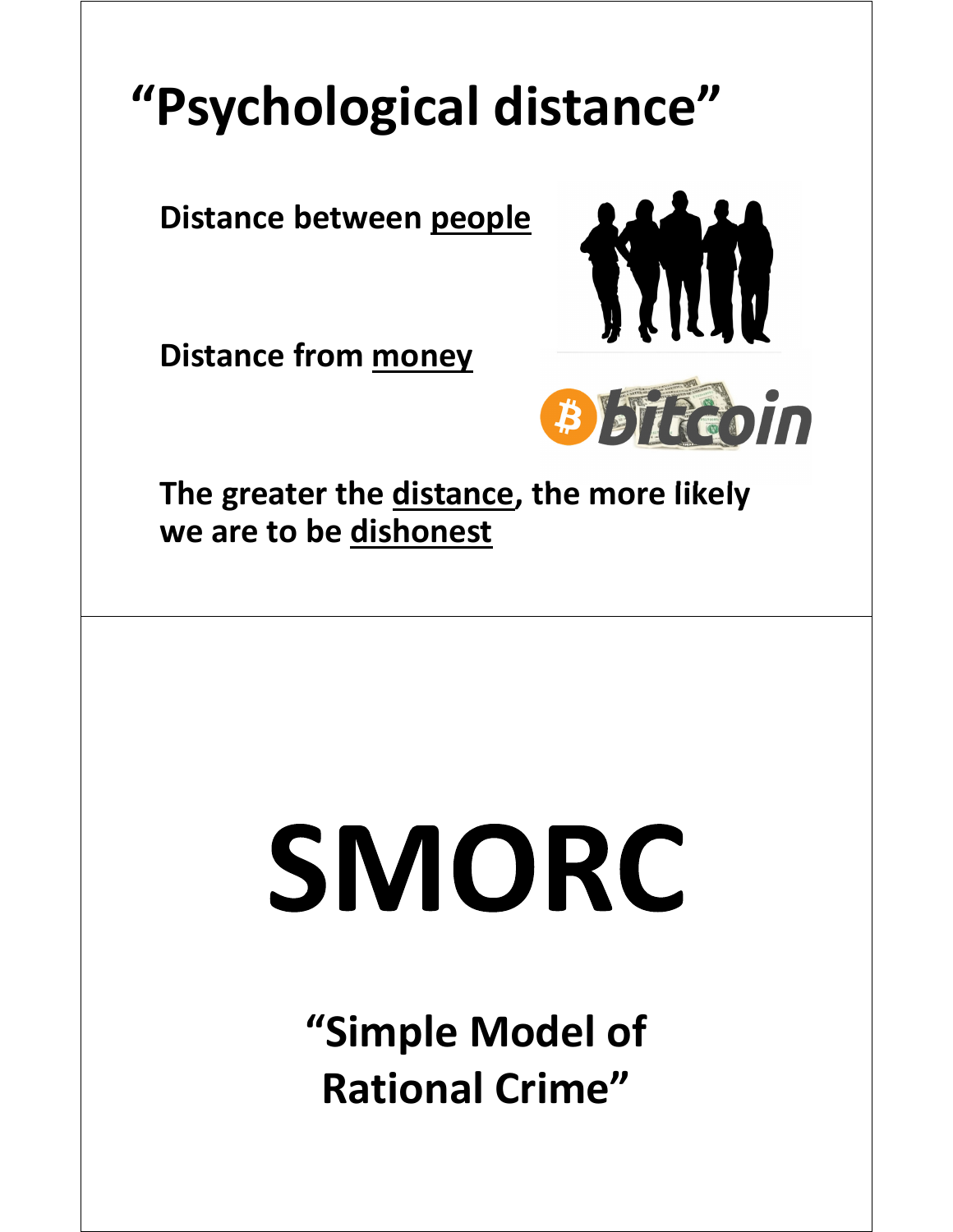## **"Fudge" factor**

**Cheating "just a little bit," in circumstances when you can rationalize your behavior**

## **How can we reduce the urge to "cheat just a little?"**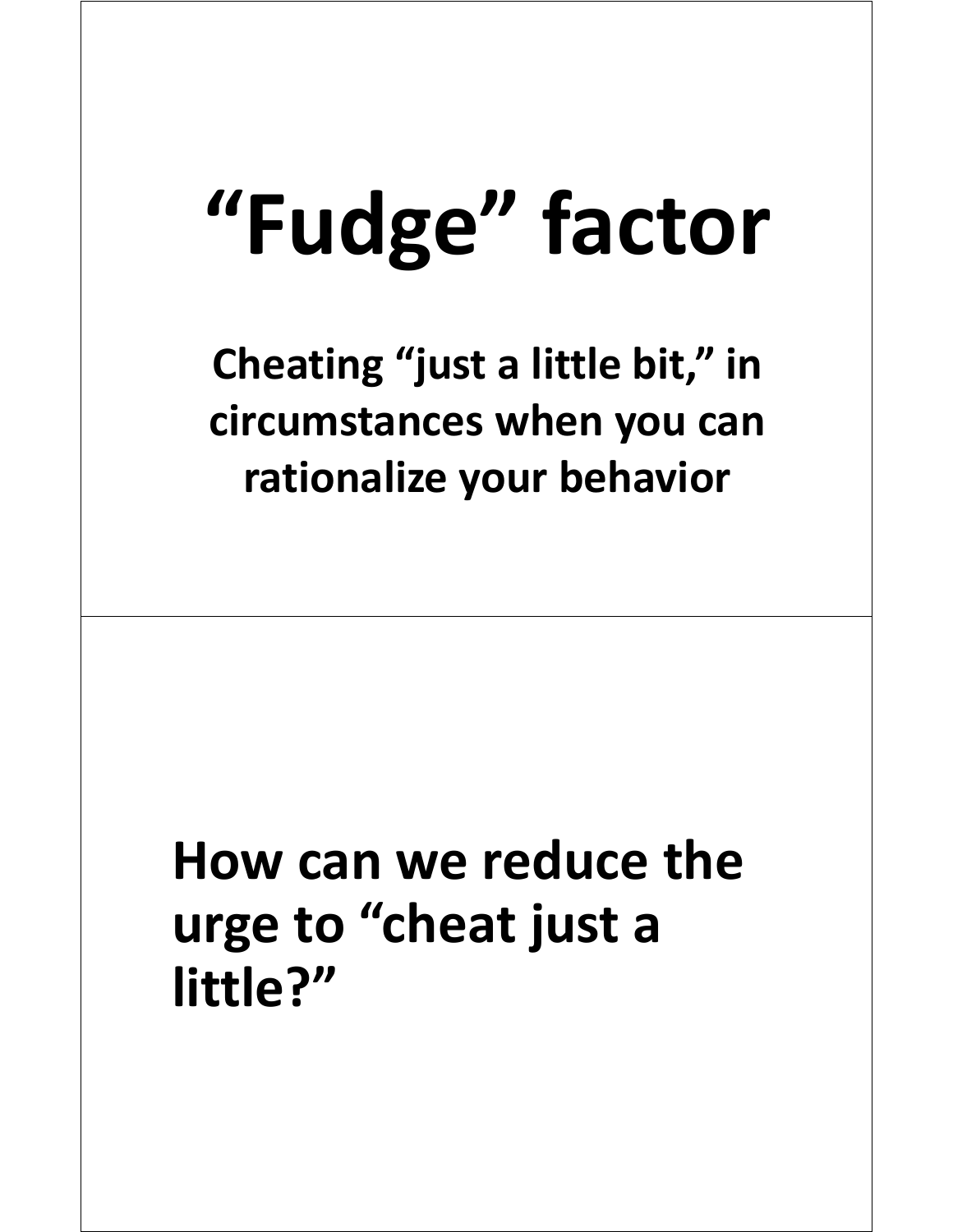#### •**Ethical decision making framework**

#### •**Reminders &"Nudges"**

#### •**Leadership mechanisms**

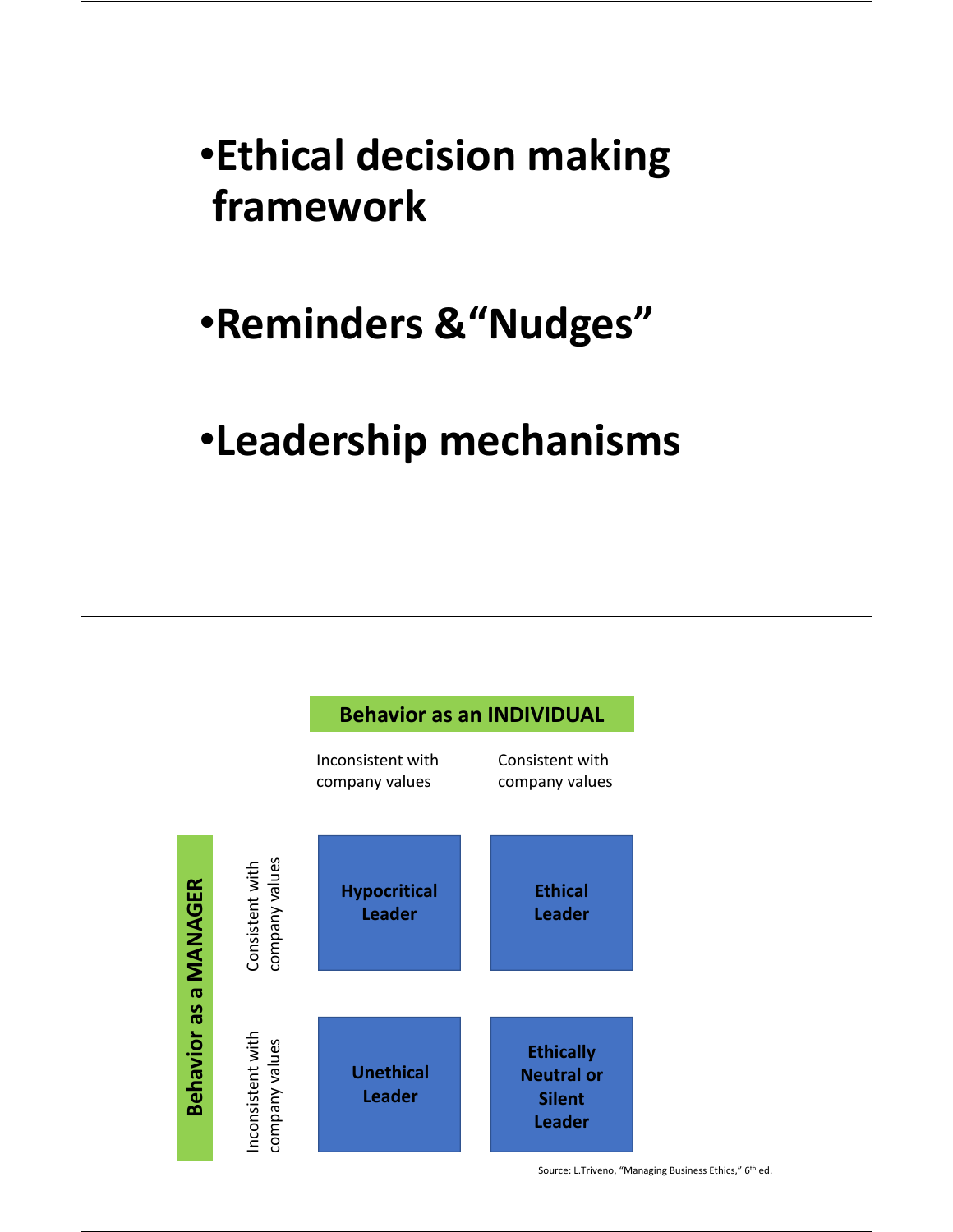#### **Stage theory of moral development**

- •**Stages are sequential**
- •**Develop over time**
- •**Hierarchically integrated**

**5. It's part of the "social contract" 6. It's a universal ethical principle**

> **3. Everyone else is doing it 4. It's legal (or not illegal)**

> > **1. Avoid punishment 2. "What's in it for me?"**

#### **Stage theory of moral development**

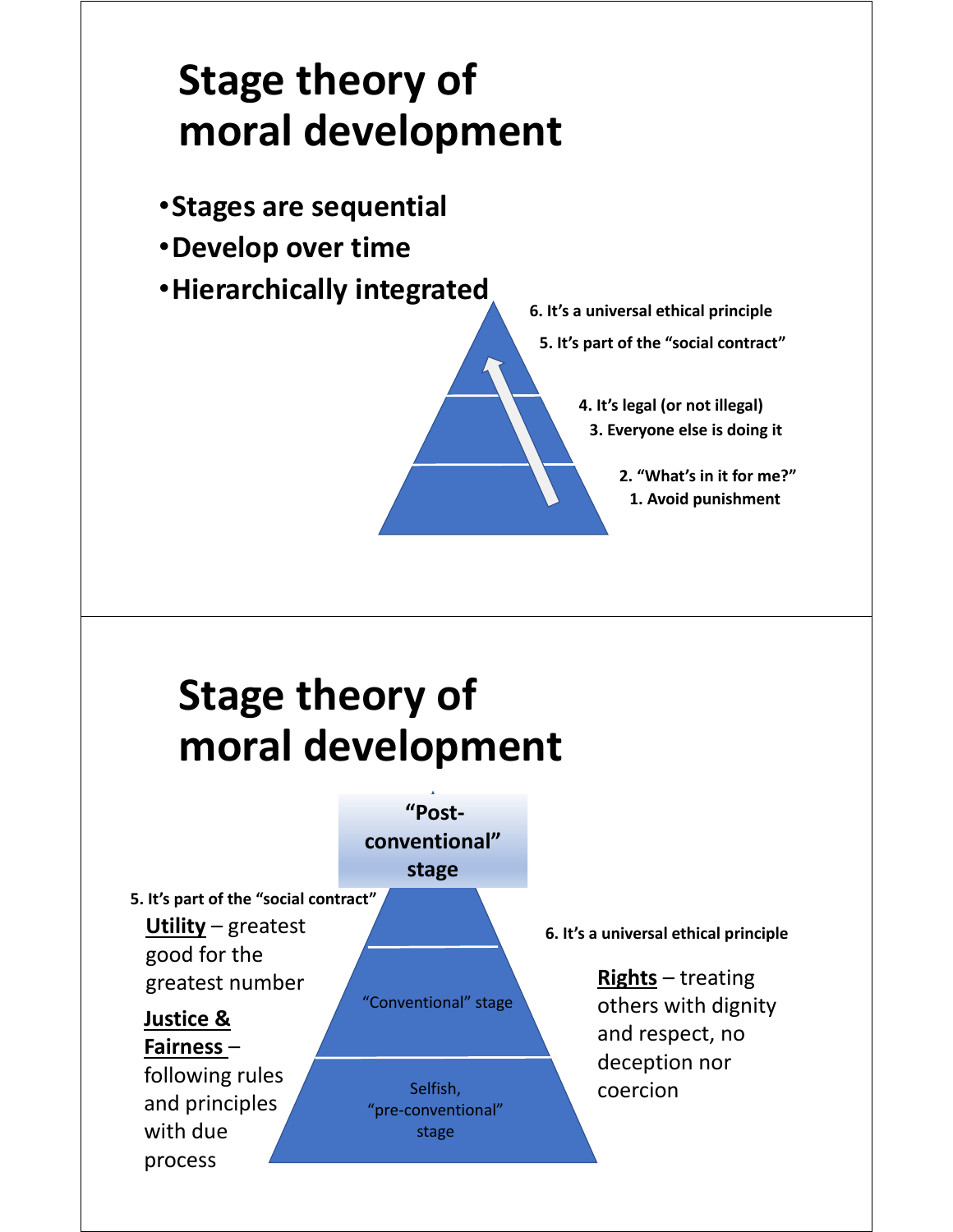

## **Reminders and "Nudges"**

- •**If you follow the SMORC, you might assume that mandates and bans would be the best response to get people to cheat less.**
- •**They don't most people think of themselves and generally "good" people, not the "bad" people mandates and bans target.**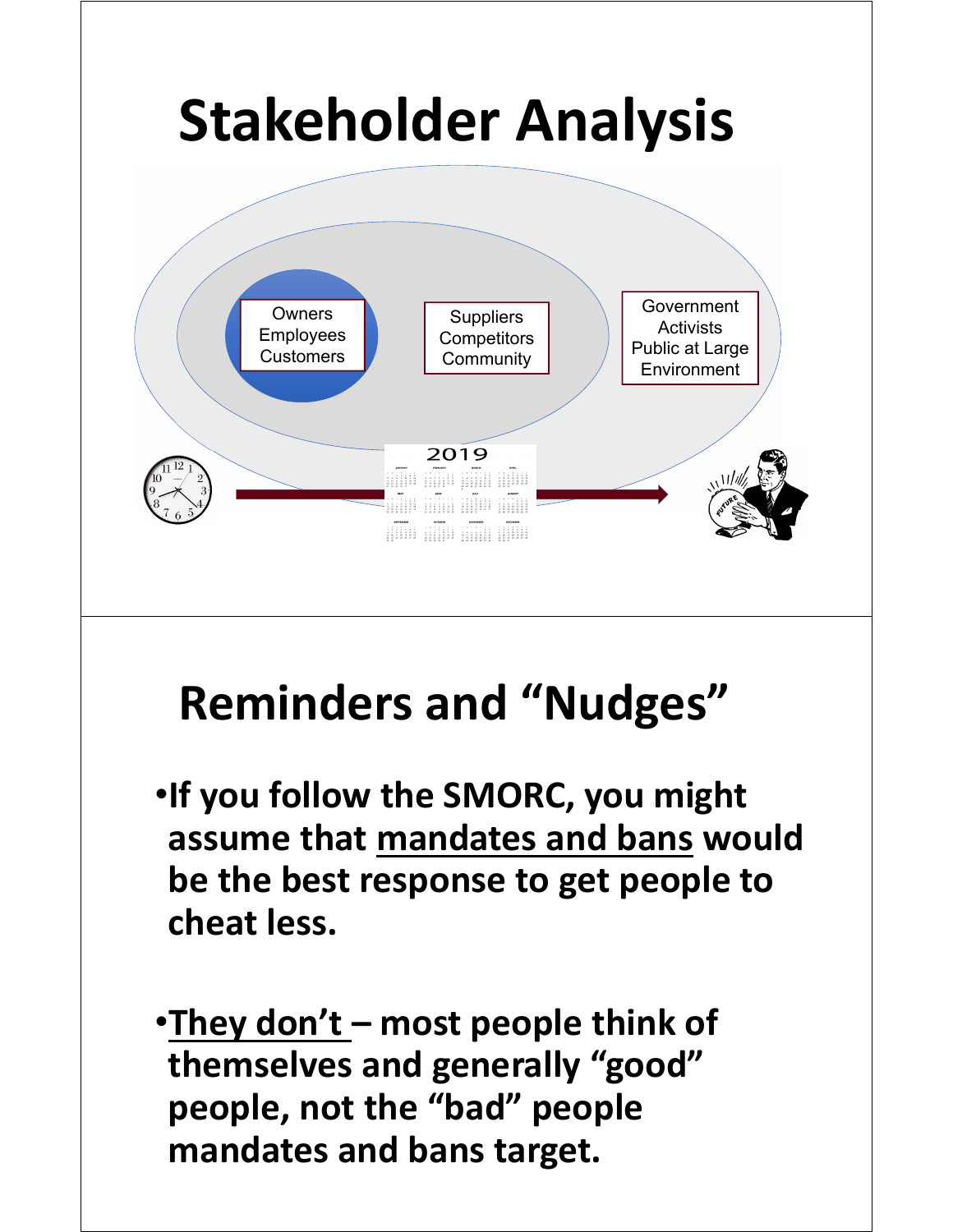## **Reminders and "Nudges"**

- •**Experiments show that effective reminders can help individuals to cheat less**
- •**Economic incentives can be effective, but they can be expensive**
- •**Respecting the free choices of individuals, by using nudges, can also positively effect behavior and they generally cost very little**



- Mandates/Bans ?
- Economic Incentives ?

#### "Nudges"



"… liberty‐preserving approaches that steer people in particular directions, but that also allow them to go their own way"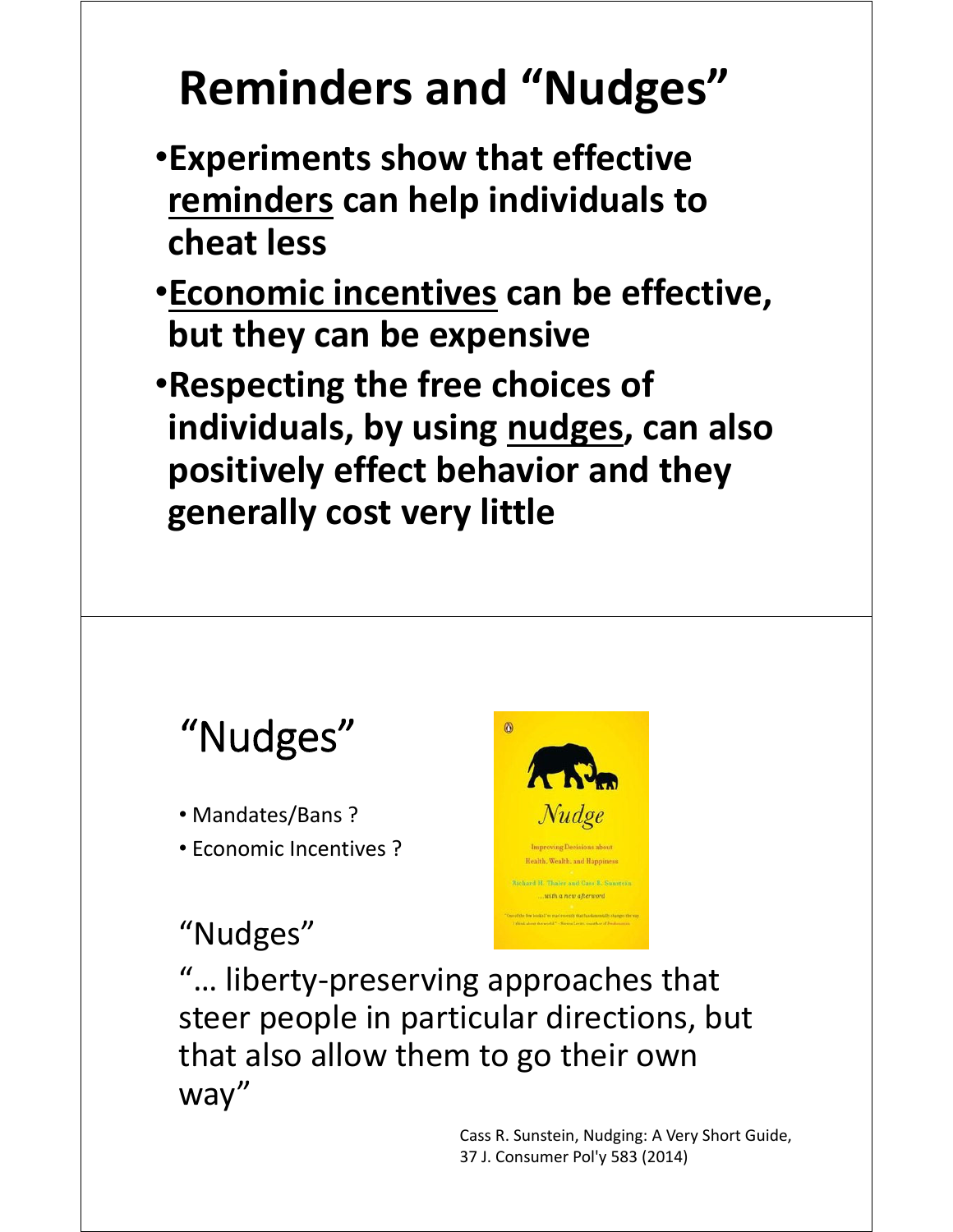



#### Ten Important "Nudges"

1.) Default rules (auto enrollment - "opt out" vs. "opt in")

2.) Simplification (complexity causes confusion, increases expense, and deters participation)

3.) Social norms ("most students do not binge drink on weekends")

> Cass R. Sunstein, Nudging: A Very Short Guide, 37 J. Consumer Pol'y 583 (2014)



Ten Important "Nudges"

4.) Increase ease and convenience (put out bowls of carrots and grapes – "make it easy")

5.) Disclosure (energy use, calories, full cost of credit – but message should be simple and direct)

6.) Warnings (graphic or otherwise – large fonts, bold letters and colors)

> Cass R. Sunstein, Nudging: A Very Short Guide, 37 J. Consumer Pol'y 583 (2014)

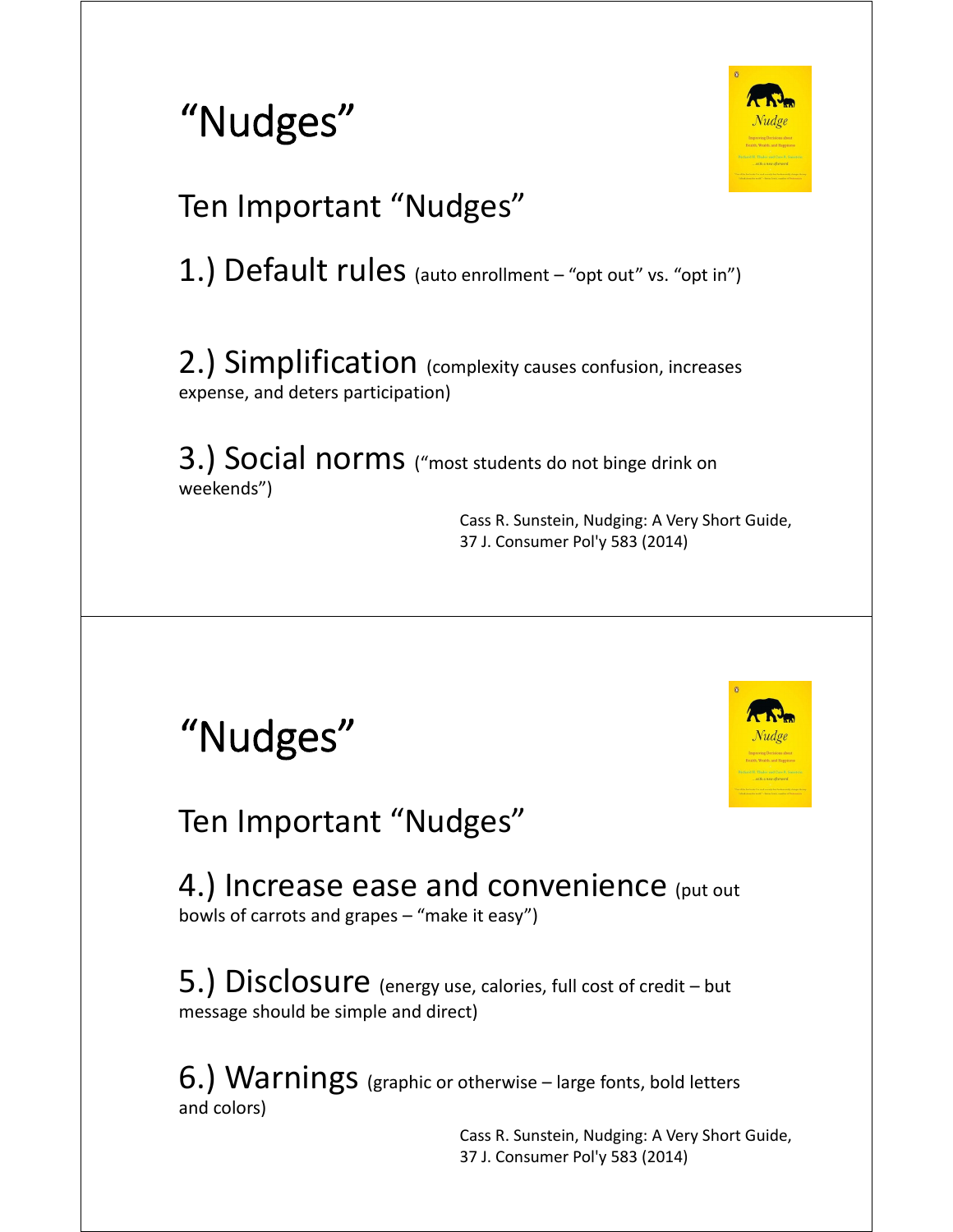



#### Ten Important "Nudges"

7.) Pre-commitment strategies (put goals into action – "I want to stop smoking" ‐> enroll in a smoking‐cessation program)

8.) Reminders (text messages, phone calls, emails – timing is crucial – "prompted choice" – not required to choose, but asked if one wants to choose)

> Cass R. Sunstein, Nudging: A Very Short Guide, 37 J. Consumer Pol'y 583 (2014)



Cass R. Sunstein, Nudging: A Very Short Guide, 37 J. Consumer Pol'y 583 (2014)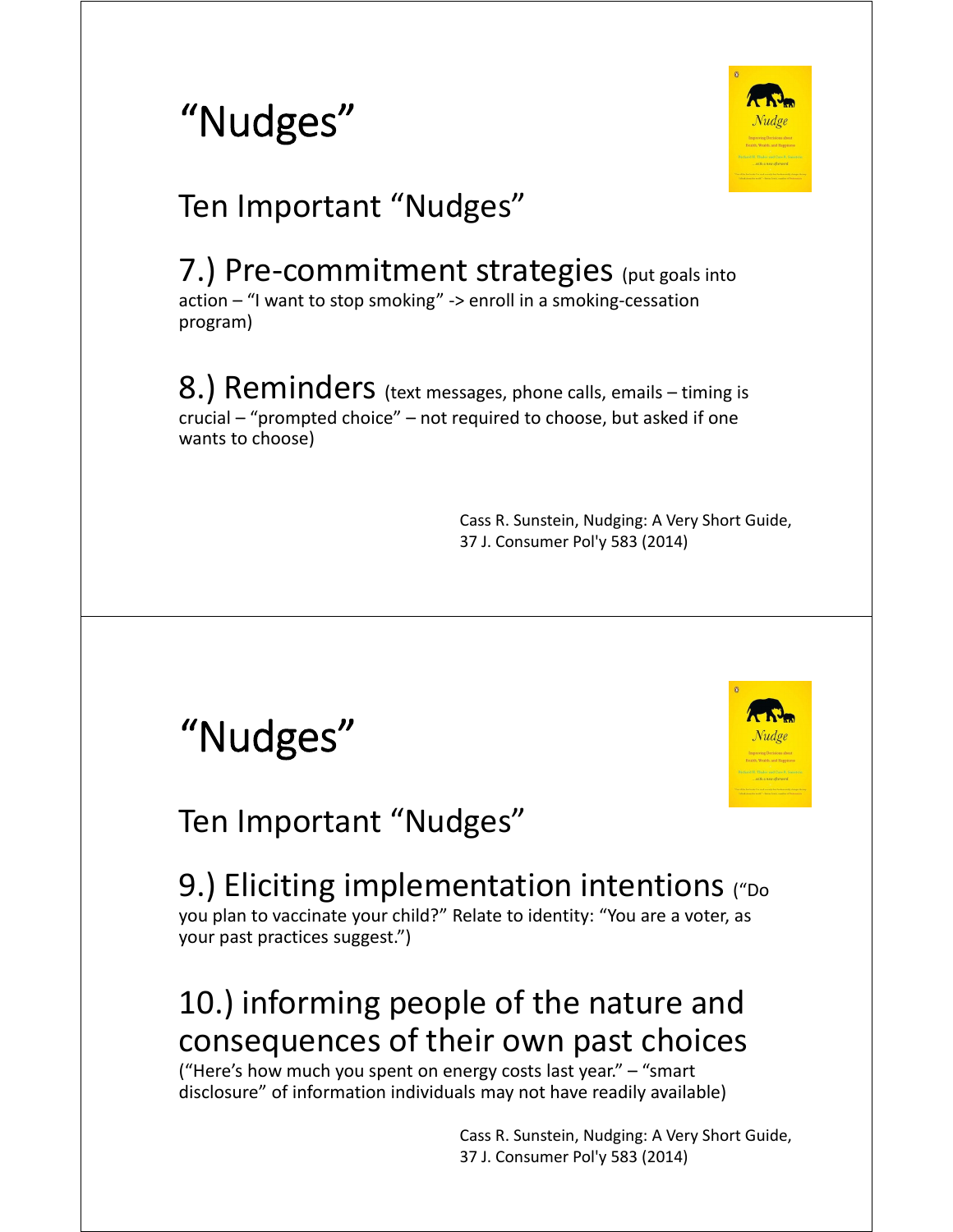#### Ten Important Nudges

- **1. Default Rules**
- **2. Simplification**
- **3. Social Norms**
- **4. Increase Ease and Convenience**
- **5. Disclosure**
- **6. Warnings, Graphic or Otherwise**
- **7. Precommitment Strategies**
- **8. Reminders**
- **9. Eliciting Intentions**
- **10.Informing About Consequences of Past Choices**

Five Leadership Mechanisms

## **1. Attention**

The issues that attract the attention of the leader…what is *criticized, praised or asked about*…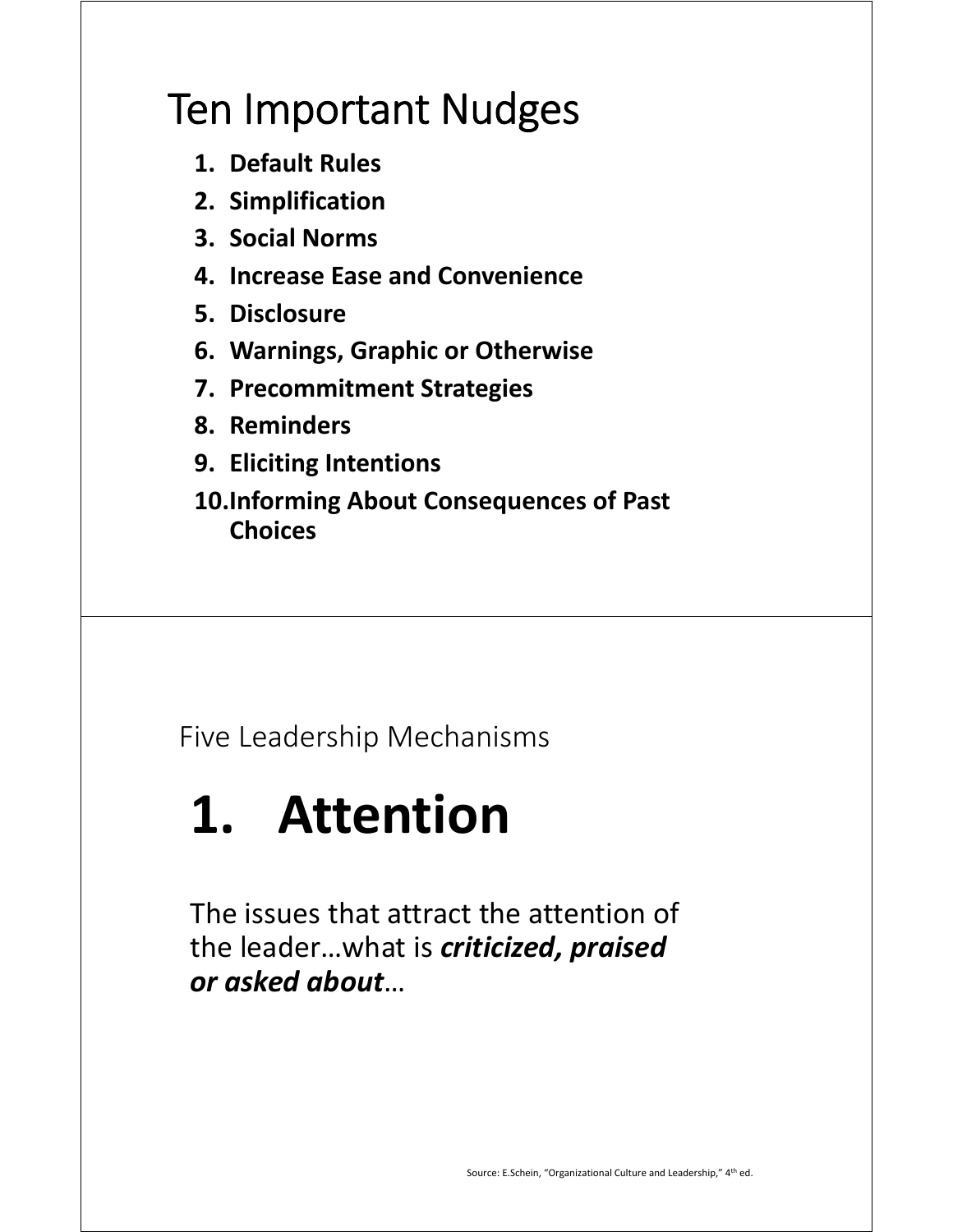Five Leadership Mechanisms

## **2. Reaction to Crises**

Crisis tests what the leader values and *brings these values to the surface*

Source: E.Schein, "Organizational Culture and Leadership," 4th ed.

Five Leadership Mechanisms

## **3. Role Modeling**

Actions speak louder than words…*role‐ modeling behavior is a very powerful tool*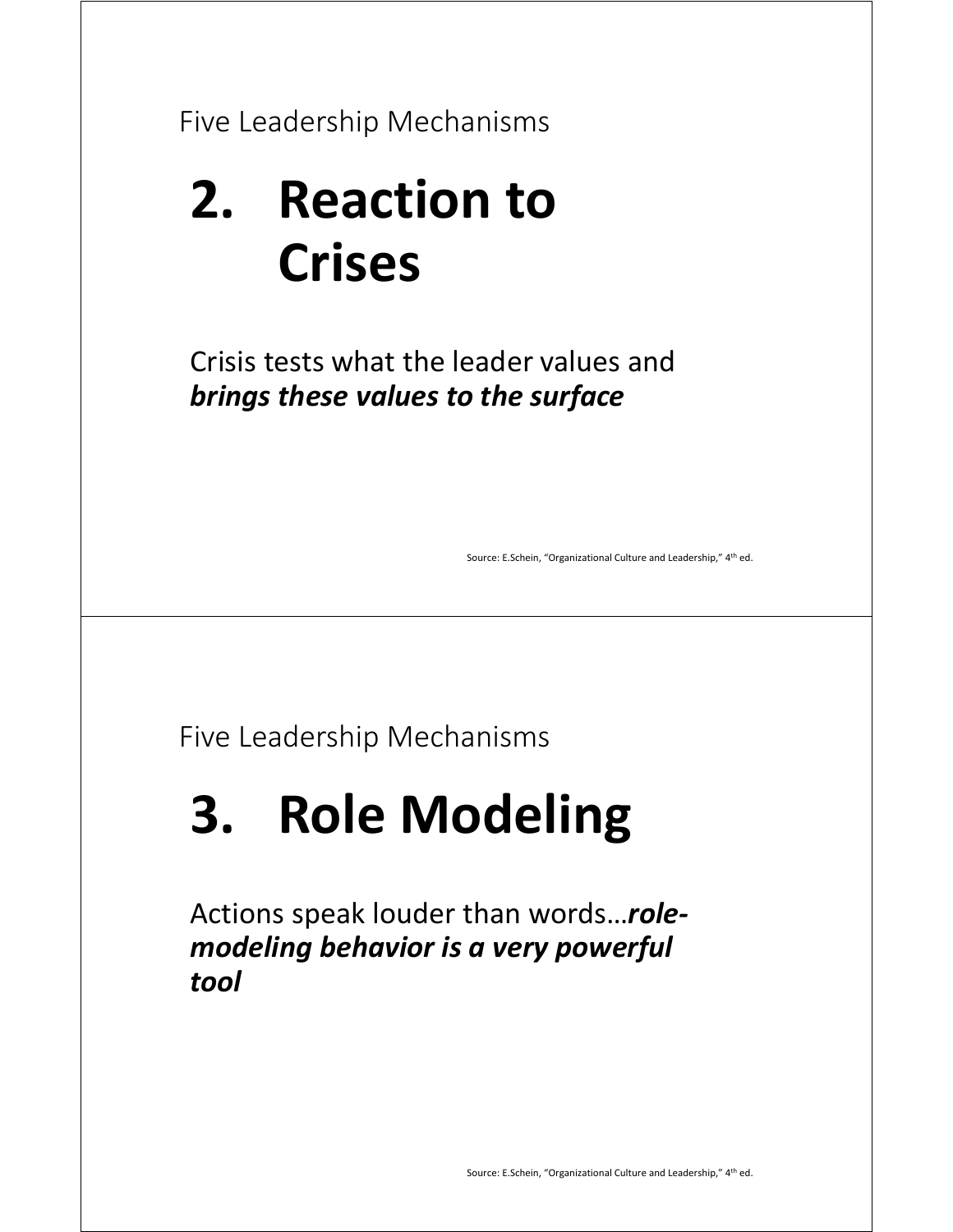Five Leadership Mechanisms

## **4. Allocation of Rewards**

To ensure that values are accepted, leaders should reward behavior that is *consistent with those values*

Source: E.Schein, "Organizational Culture and Leadership," 4th ed.

Five Leadership Mechanisms

## **5. Criteria of Selection and Dismissal**

Decisions about whom to *recruit or dismiss* signals a leader's values